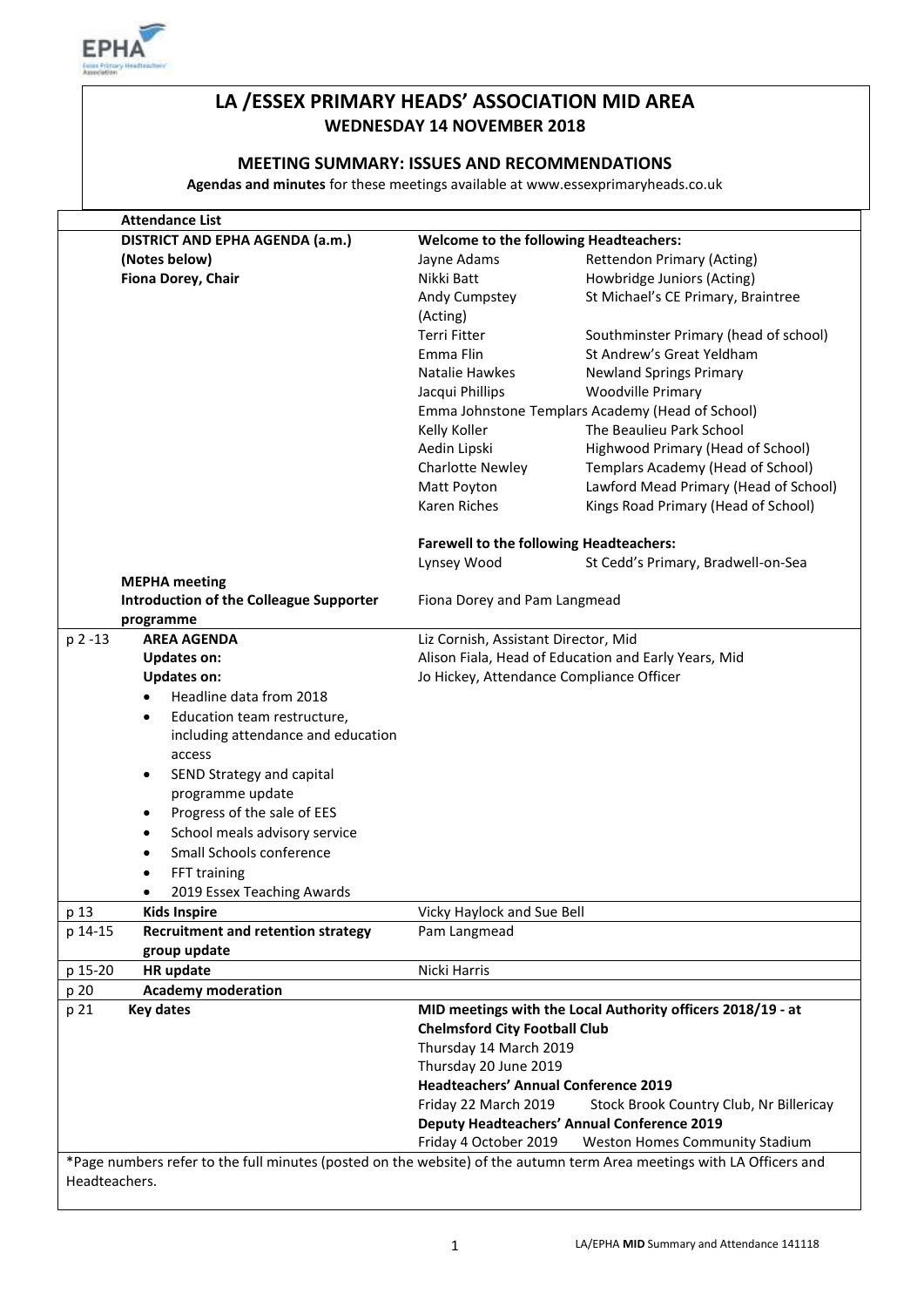

# **LA /ESSEX PRIMARY HEADS' ASSOCIATION MID AREA DISTRICT AND AREA MEETING WEDNESDAY 14 NOVEMBER 2018 ATTENDANCE**

Amanda Buckland-Garnett Geraldine Denham-Hale Susannah Edom-Baker Kate Garnett **Tollesbury School** 

#### **LA Officers**

Nikki Batt **Howbridge Juniors Claire Mills** Chancellor Park Primary Lisa Battersby Larkrise Primary Late Mills Notate Mills and John Ray Infants Ruth Baugh **Baugh CE White Notley CE Primary Becky More** Becky More Rivenhall CE Primary Ian Bowyer Boreham Primary Joanne Morgan Gosfield Primary Maxine Bradford Mildmay Infant & Nursery Dominic Mulholland Mildmay Juniors Collingwood Primary Maire O'Regan

Alex Burden Great Waltham CE Primary Rachael Plunkett Priory Primary, Bicknacre Lorraine Cannon Moulsham Infants Moultham Infants Amanda Reid Perryfields Infants Alison Cole St Peter's Primary, Coggeshall Karen Riches Kings Road Primary Kerry Collins East Hanningfield CE Primary Claire Russell Notley Green Primary Anna Conley The Howbridge Infants Lesley Schlanker Baddow Hall Infants Andy Cumpstey St Michael's CE Primary Full Helen Shaw Elmstead Primary Dawn Dack Wentworth Primary Heather Shelley Broomfield Primary Diane Deans **White Court Primary** Pam Smart Terling CE Primary St Mary's CE Primary, Burnham | Claire Smyth

Sharon Derbyshire St Pius X Catholic Primary Nick Taylor Nick Taylor Writtle Juniors Sarah Donnelly Richard de Clare Primary Hayley Todd Holy Trinity CE Primary Fiona Dorey Great Bradfords Juniors/Mid Chair Sarah Vass Great Totham Primary Anita Easton **Great Bradfords Infant & Nursery** Louise Venables Shalford Primary Newlands Spring Primary Melanie Vine

Joe Figg **CEO Eveleigh Trust** Janis Waters Great Leighs Primary Terri Fitter Southminster CE Primary Mike Williams Trinity St Mary's CE Primary Emma Flin St Andrew's, Gt Waltham Linda Wiskin The Cathedral School Natalie Hawkes Newlands Spring Primary Nichael Wood Elm Hall Primary Carol Gooding **Danbury Park Primary In Attendance** Chris James St Andrew's Juniors Pam Langmead Professional Officer Shelley Jones de Vere Primary Catherine Cullen St Michael's CE Juniors Michelle Keeling Rayne Primary **Superset Accord Rayne Primary** Springfield Primary Ann Kelliher **Holy Family Catholic Primary Apologies** Vicky Kendall **Roxwell CE Primary** Clare Kershaw Director of Education Kelly Koller The Beaulieu Park Academy Liz Maycock Little Waltham CE Primary

Alison Fiala **ECC** ECC Research ECC **Nicki Harris** HE for Schools Cathie Bonich School Effectiveness Partner, Mid Sandie Leader ECC Caroline Gibson School Effectiveness Partner, Mid Carole Farrer School Effectiveness Partner, Mid

Matt Poyton Paul Sully Simon Waltham

**LA Officers**

**Present** Sarah Manning Galleywood Infants Cheryl Allard Caklands Infants Ross McTaggart Barnes Farm Juniors Sally Brisley **Mary Woodcroft Nursery** Mary Nicholls Steeple Bumpstead Primary Margaretting CE Primary Lawford Mead Primary Beckers Green Primary Beehive Lane Primary Earls Colne Primary Heybridge Primary Zanya Farmer Barnes Farm Infants Pauline Ward St Cedd's/Southminster Primaries Lisa Feldman Finchingfield CE Primary Greg Waters The Bishops CE and Catholic Primary

Marie Staley Moulsham Juniors

Liz Cornish Assistant Director, South Jo Hickey Attendance Compliance Officer

Note: If your attendance or apologies have not been noted please contact the EPHA Professional Officer at [pam@langmead.me.uk](mailto:pam@langmead.me.uk) for amendment.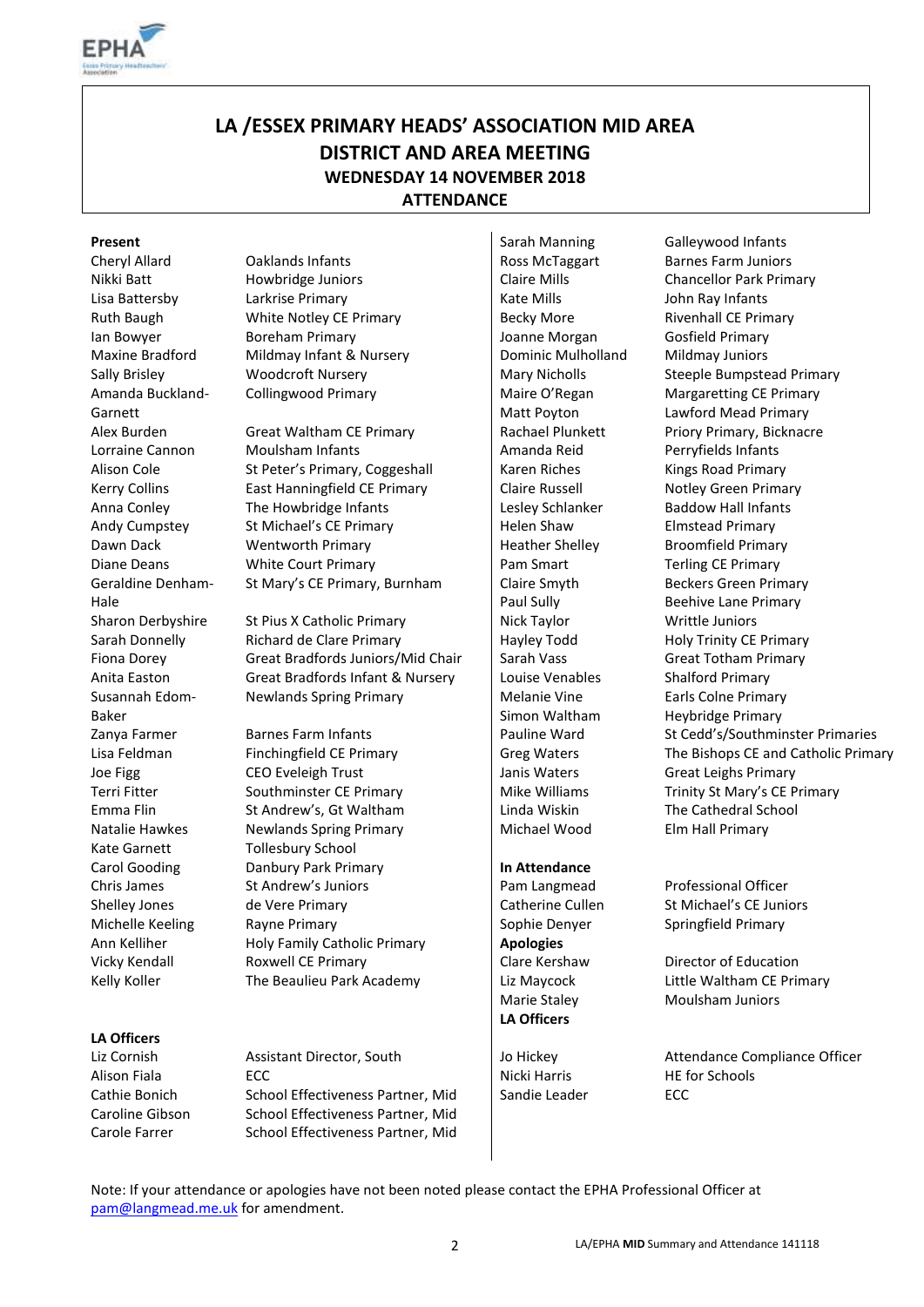

## **MID EPHA AREA MEETING MINUTES 14 November 2018**

#### **1. WELCOME**

Fiona Dorey, the Mid Area Chair welcomed headteachers to the meeting.

#### **Welcome to the following Headteachers:**

| Jayne Adams             | <b>Rettendon Primary (Acting)</b>           |
|-------------------------|---------------------------------------------|
| Nikki Batt              | Howbridge Juniors (Acting)                  |
| Andy Cumpstey           | St Michael's CE Primary, Braintree (Acting) |
| <b>Terri Fitter</b>     | Southminster Primary (head of school)       |
| Emma Flin               | St Andrew's Great Yeldham                   |
| Natalie Hawkes          | <b>Newland Springs Primary</b>              |
| Jacqui Phillips         | <b>Woodville Primary</b>                    |
| Emma Johnstone          | Templars Academy (Head of School)           |
| Kelly Koller            | The Beaulieu Park School                    |
| Aedin Lipski            | Highwood Primary (Head of School)           |
| <b>Charlotte Newley</b> | Templars Academy (Head of School)           |
| Matt Poyton             | Lawford Mead Primary (Head of School)       |
| Karen Riches            | Kings Road Primary (Head of School)         |
|                         |                                             |

#### **Farewell to the following Headteachers:**

Lynsey Wood St Cedd's Primary, Bradwell-on-Sea

#### **2. MID EPHA MEETING**

**a) The Autumn term EPHA newsletter**, including the remaining meeting dates for the 2018/19 school year, was circulated to headteachers at the meeting -these can also be found on the Newsletter page of the EPHA websit[e www.essexprimaryheads.co.uk.](http://www.essexprimaryheads.co.uk/)

#### **b) EPHA Annual General Meeting**

The EPHA Annual General Meeting took place on 11 October 2018 and the following headteachers were elected as county officers for the coming year:

- Harriet Phelps-Knights Chair
- Nick Hutchings Vice-Chair
- Dawn Baker Executive Treasurer

The full Executive membership list, minutes of the AGM and the Constitution and Financial Regulations

are available on the EPHA website[. www.essexprimaryheads.co.uk](http://www.essexprimaryheads.co.uk/)

#### **c) Conferences**

Headteachers were reminded that the Headteachers' conference will be held on Friday 22 March 2019 at Stock Brook Country Club (key note speakers Sir Robert Winston, Mick Waters and Adam Kay) and next year's annual Deputy Headteachers' conference will be held on Friday 4 October 2019 at Weston Homes Community Stadium.

The programme and booking form for the Headteachers Conference will be posted to schools at the end of January.

**d) Virgincare/Barnados – 3-year Strategic Plan for School Aged Children Essex Child and Family Wellbeing Service 2018-2021**

The Professional Officer noted the publication of this document, which sets out the delivery model for the service in the next three years. The area director, Zoe Oddy, will be invited to the spring term